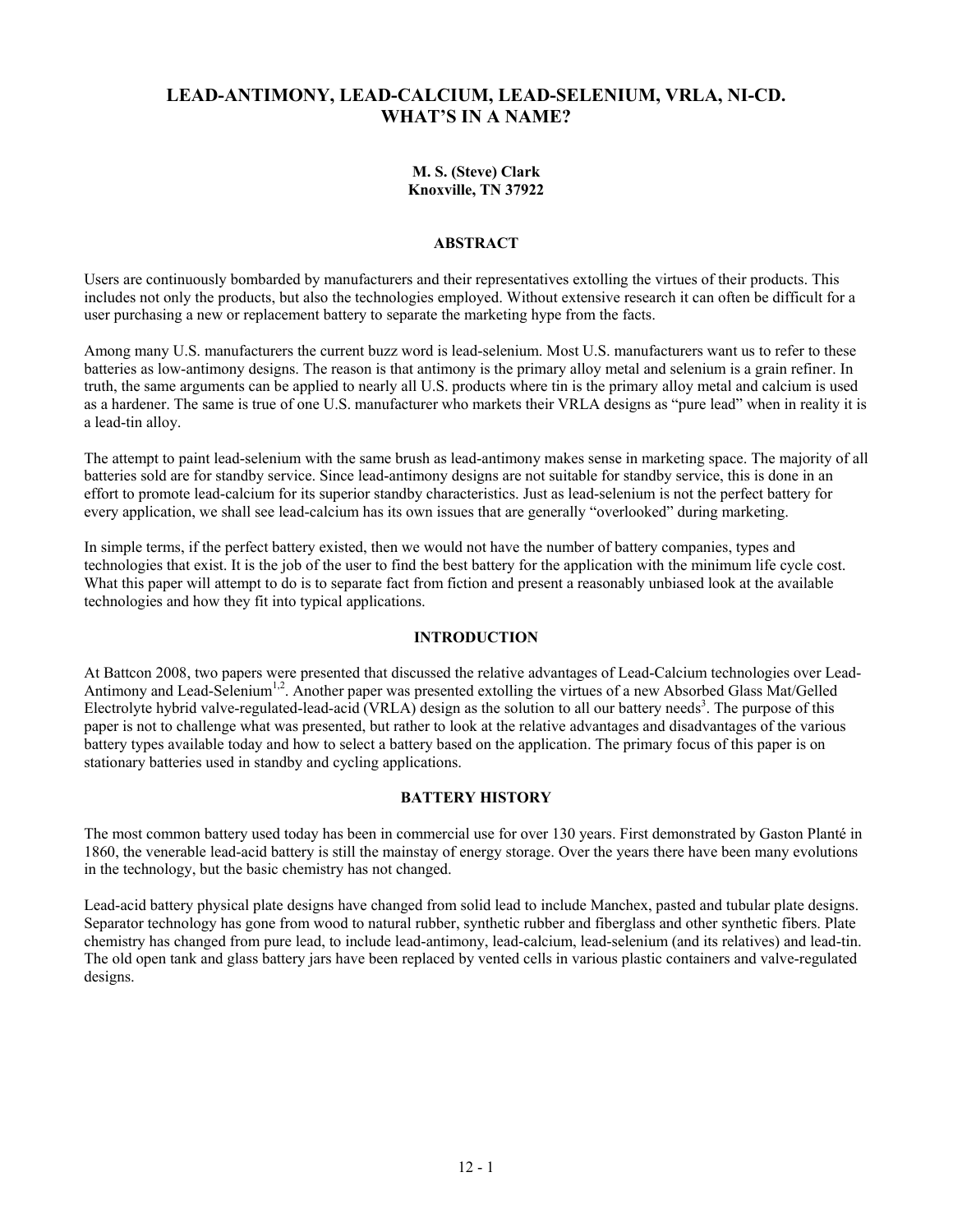The most recent lead-acid battery technology introduced was VRLA. Despite initial claims to the contrary, early valveregulated designs suffered from short lifetimes and low reliability. As a result, designs have evolved rapidly. We have seen changes in plate alloys, internal arrangement, post seals, the addition of catalysts, the removal of catalysts, etc. all in an attempt to improve the longevity and reliability of the cells.

At the end of the 1800's, the nickel-cadmium battery became a viable product. While U.S. users are most familiar with the small AAA and AA batteries, flooded Ni-Cd designs have been in commercial use in Europe for over 100 years. Even though Ni-Cd has many advantages over lead-acid, U.S. users have only recently started embracing this technology.

More recently, new battery technologies such as the flow battery and high temperature sodium-sulfur have been developed and deployed for large energy storage applications.

The new comers to the stationary battery market are large format nickel-metal-hydride and lithium-based chemistries for stationary applications. Battery companies around the world are in research and development on large format lithium batteries for stationary applications.

The first commercial lithium based stationary battery was the Avestor lithium-metal-polymer battery. The battery is currently unavailable, but may return in the future. Other companies have subsequently entered the market with lithium-ion type batteries. The main draw back to lithium batteries is the need for very exact charge control. The other draw back is that all components of the battery are highly flammable and manufacturing tolerances are critical to prevent catastrophic failure.

The need for water cooling systems for nickel-metal-hydride batteries operating in a continuous charge mode seems to be slowing development in this area and further development is not expected near term. This technology seems more at home in cycling or transportation applications such as hybrid vehicles where the battery does not operate in a continuous charge mode.

Changes in battery technology have been spurred by the desire to improve over one or more characteristics of the original lead-acid battery. As each change in lead-acid battery technology has achieved performance improvements, it has also introduced undesirable characteristics. The development of alternate technologies seeks to address the inherent limitations in lead-acid technology but as the technologies are deployed, we find that each has its pros and cons and so the search for the perfect battery continues.

The advanced battery technologies discussed above have been covered in multiple papers at Battcon and the expertise in these areas is still primarily the province of the manufacturers. The focus of this paper on the three most common technologies, the venerable vented lead-acid battery, the VRLA battery and the Ni-Cd battery.

## **LEAD-ACID BATTERY TECHNOLOGY REVIEW**

## **Plate Configurations**

There are five basic plate configurations used to produce lead-acid batteries

- 1. Pasted The active material is contained in a supporting grid that provides the current path (Faure-1881)
- 2. Tubular The active material is contained in an insulated electrolyte permeable tube through which extends a lead alloy rod that provides the current path. Tubular plates were originally referred to as "ironclad" plates.
- 3. Planté A solid lead plate where the active material is formed on the surface of the plate (Gaston Planté 1860). Modern plates are normally scored with a grid to increase surface area.
- 4. Manchester An alloy plate, either lead-antimony or lead-calcium, with round openings into which are inserted rolled up corrugated pure lead strips. The active material is formed on the corrugated lead strips. Batteries using this plate design are typically referred to as Manchex batteries<sup>5</sup>.
- 5. Round cells Pure lead conically shaped grids are stacked horizontally in a cylindrical jar.

Pasted and tubular plate designs dominate the market. Round, Planté and Manchester plates are limited to use in pure lead batteries which have a very small market share.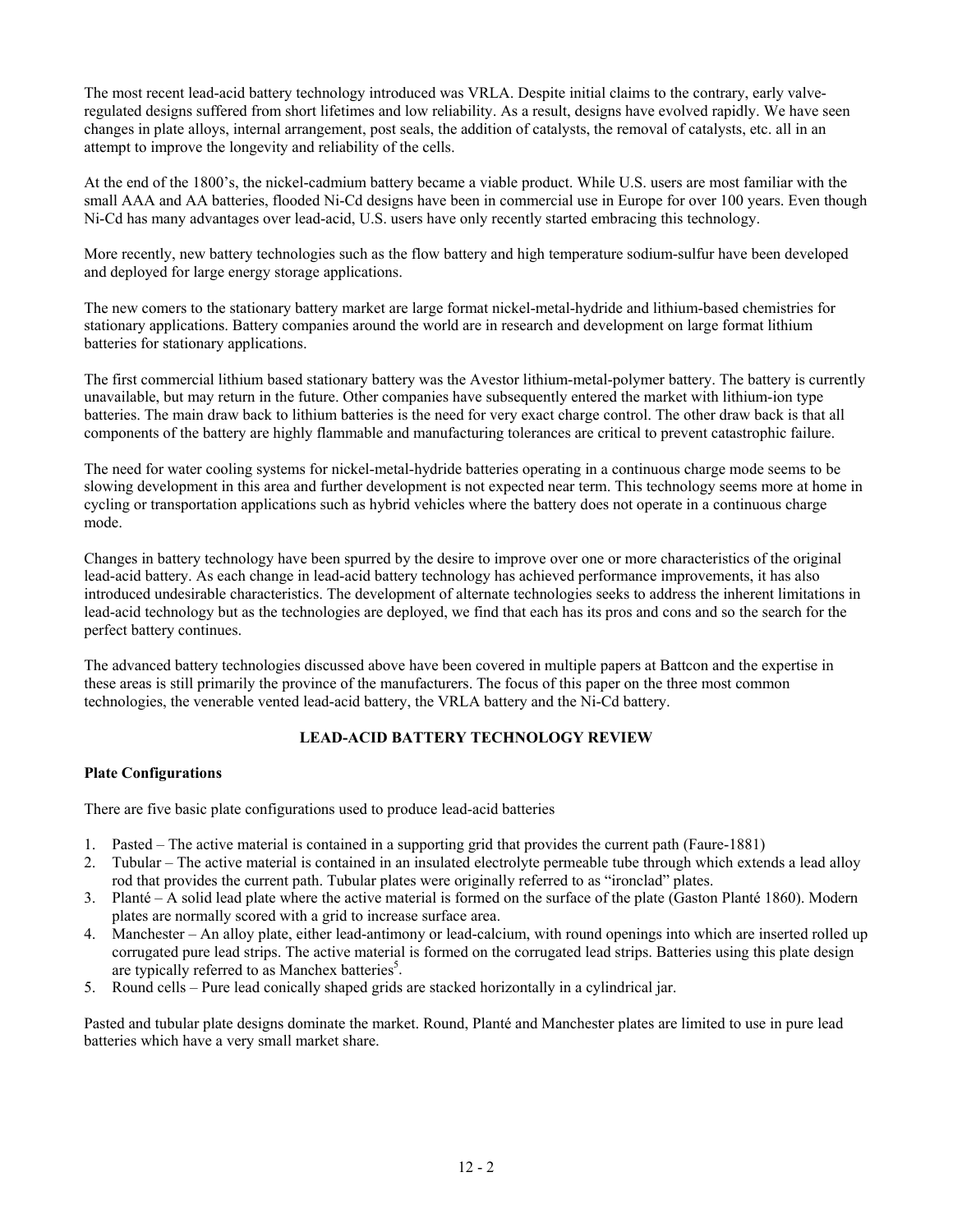Today, the most common negative plate is the pasted plate. Even if a battery is marketed as a tubular plate, Manchex or Planté battery, it nearly always has a pasted negative. The reason is simple economics. Pasted plates are inexpensive and easy to manufacture.

The solid lead Planté and the round cell have the longest life and are the most resistant to damage by elevated temperatures.

The Manchester plate is a hybrid design. While typically marketed as a pure lead design the grid is normally either a leadantimony or lead-calcium alloy. The grid alloy results in a Manchex battery having operational characteristics somewhere between a Planté and a pasted plate design using the same grid alloy. The advantage of Manchester plates is the larger surface area for active material formation which gives them larger capacity and higher current capabilities than a similar size Planté battery.

Pasted plates are the most commonly used plates. The aging characteristics and resistance to damage by elevated temperatures are directly proportional to the thickness of the plate grid and to the type of alloy used in the grid. In pasted plates the lead oxide is mixed with expanders and binding agents to improve utilization of the active material. The paste is then forced into the plate by a rolling mill.

Tubular plates are composed of a series of small vertical pockets of non-conductive electrolyte permeable materials. A thin lead-alloy rod runs down the center of each pocket and the pockets are filled with the active material before they are sealed. The life and resistance to elevated temperature damage of tubular plate designs depends on the thickness of the rod, the alloy type and the ability of the pocket material to resist damage from internal pressure. Tubular plates are typically filled with dry lead oxide powder without expanders.

## **Plate Alloys**

There are five basic plate alloys used today.

- 1. Pure Lead used in standby long duration batteries with low current demands
- 2. Lead-Antimony used for cycling applications and often for heavy equipment starting batteries
- 3. Lead-Calcium (dominates the U.S. market) for flooded standby and VRLA designs
- 4. Lead-Selenium (dominates the European market) for flooded standby and cycling applications
- 5. Lead-Tin for VRLA

## Pure Lead

The pure lead battery has the advantage of being very long lived and reasonably resistant to damage by elevated temperatures and over charging. However, it has very low power density and is not able to produce large currents.

There is only one pure lead VRLA on the market, and it is limited to very small sizes.

Note: There are companies that market "pure lead" VRLA batteries in large sizes. The "pure lead" designation in this case refers to the purity of the lead used to produce the battery<sup>4</sup>. In reality, the batteries use a lead-tin plate alloy and pasted plates.

#### Lead-Antimony (Antimony content greater than 2%)

In an effort to improve the power density and current capability, early developers experimented with different plate designs and types of alloys. The first successful alloy was lead-antimony. The addition of antimony makes lead stronger and so allowed for taller plates. It also accelerated the development of pasted and tubular plate designs.

Today, antimony alloys dominate the market for cycling applications and due to ease of production are common in developing nations. The dominance of antimony alloys in the cycling market is based on the fact that the alloy is extremely resistant to distortion or damage from repeated discharge and recharge cycles. In our daily lives we encounter these most frequently as "deep cycle batteries" for boats, golf carts, fork lifts etc.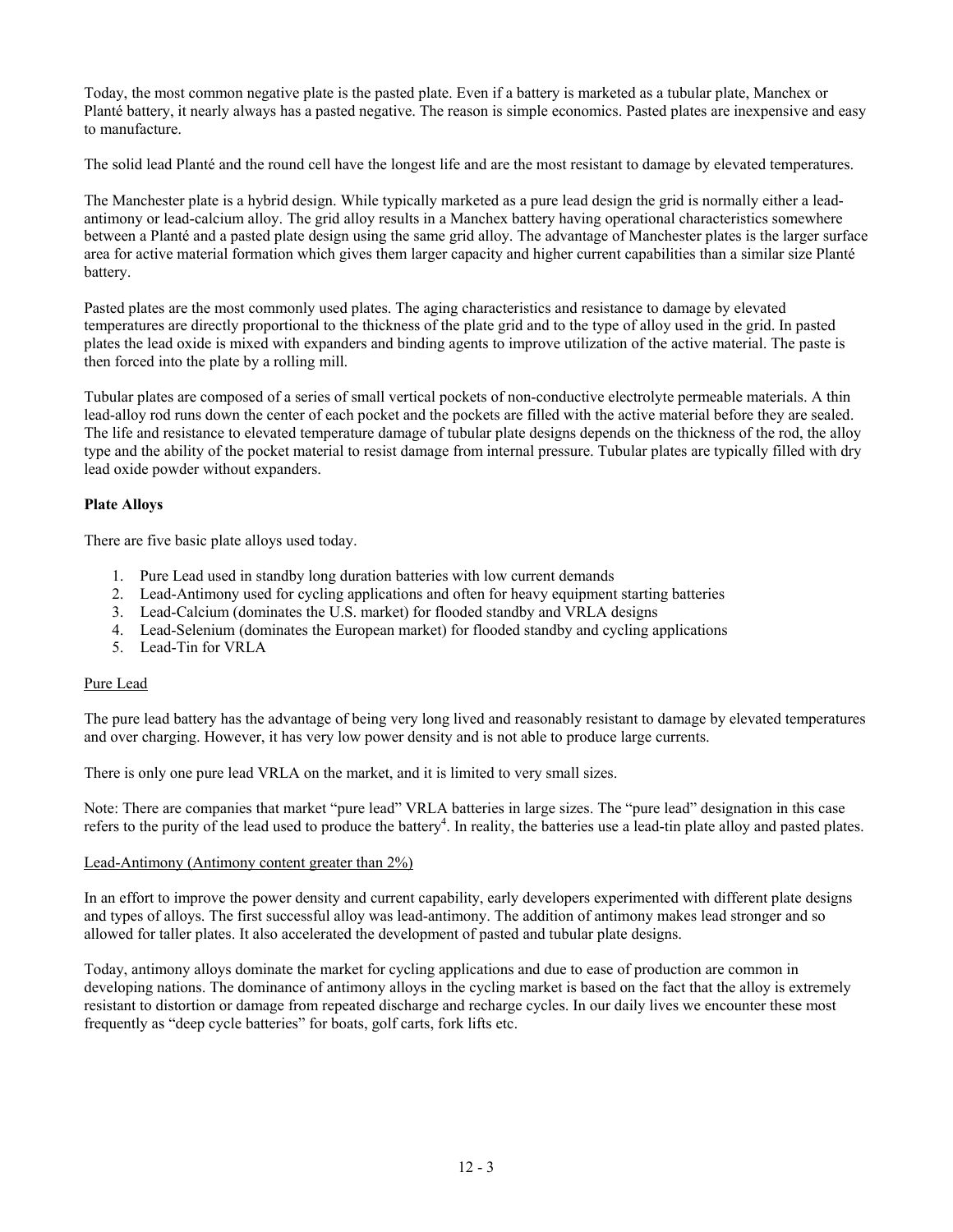Lead-Antimony alloys are not well suited for stand-by service. The phenomenon of antimony-poisoning where antimony from the grid alloy forms small discharge points on the negative plate surface is a direct result of continuous charging. This results in a continuously increasing float current and water consumption over the life of the battery. The rate of antimonypoisoning is directly related to the operating temperature, charging voltage and the antimony content of the alloy.

The decline in production of antimony designs in Europe and the U.S. has been driven by the steady increase in reliability of the electrical grid. With increased reliability of the normal power source the number of discharge and recharge cycles drops. This results in the battery spending the majority of its time on float charge. Under these conditions, antimony-poisoning takes over and causes a rapid increase in maintenance and shortened battery life.

The high float current of lead-antimony alloys makes them unsuitable for use in VRLA batteries.

## Lead-Calcium

In 1935, manufacturers began the successful development of lead-calcium alloys<sup>6</sup>. Calcium alloys are not susceptible to a similar phenomenon like antimony-poisoning and so perform better on continuous charge in standby applications. Leadcalcium alloys currently dominate the American market.

The major disadvantage is that lead-calcium alloys are unable to withstand a large number of discharge and recharge cycles. As such they are unsuitable for cycling service. Even repeated shallow cycles (less than 20%) can rapidly age the battery.

Calcium does not readily mix with lead making lead-calcium alloys difficult to manufacture. If the process is not controlled properly, the alloy content between plates can vary. This can result in some of the grids having too high of a calcium content. Calcium tends to deposit at the grain boundaries and over time corrosion of the calcium results in plate growth and ultimately determines the life of the battery. If the content of the calcium is too high, grid corrosion is accelerated which results in accelerated plate growth, shortened life and in extreme cases, the grids can grow to the point they crack the container.

Another issue a manufacturer faces is large variations in individual cell voltage (ICV) during float operation<sup>9</sup>. Lead-antimony designs typically float within a very narrow ICV range. This is most often attributed to the relatively high float current of lead-antimony alloys and the fact that antimony stabilizes the polarity of the positive plates. Lead-calcium alloys have very low float currents and it is believed the low float current and lack of antimony are responsible for the large variation in negative plate polarization that causes large variations in ICVs.

In extreme cases ICV variation can result in a gradual loss of capacity in low voltage cells. To achieve acceptable ICV variation, some manufacturers add platinum salts to the high voltage cells in a string to depolarize the negative plate. The user needs to be aware of this fact, because after about 8 years the platinum becomes locked in the negative plate. If a new cell is added to an existing string that is more than 8 years old and platinum was added to the new cell, then new cell ICV may be below that required to maintain charge and the cell will sulfate. If platinum was used in manufacture and the battery is more than 8 years old, replacement cell orders should specify that no platinum is to be added to the cell.

The limited cycle ability and ICV variations have driven nearly continuous development in lead-calcium alloys. Gone are binary alloys composed of lead and calcium. The primary constituents of today's alloys are lead and tin (tin content is typically less than 2%). The calcium content has been remained at less than 0.1% and is typically around 0.05%. To improve the alloy properties, many modern alloys add aluminum to the mix as a grain refiner.

The extremely low float current of lead-calcium alloys made them the first choice for VRLA battery designs and they are still the most common alloys used today.

## Lead-Selenium (Antimony content less than 2%) also referred to as "Low-Antimony"

While American manufacturers focused on lead-calcium alloys for standby applications, European manufacturers developed low antimony alloys. In order to reduce the antimony-poisoning issue and improve standby operation, developers reduced the antimony content of the alloy. In order to reduce the antimony-poisoning rate to an acceptable level for standby service, developers were forced to reduce the antimony content to less than 2%.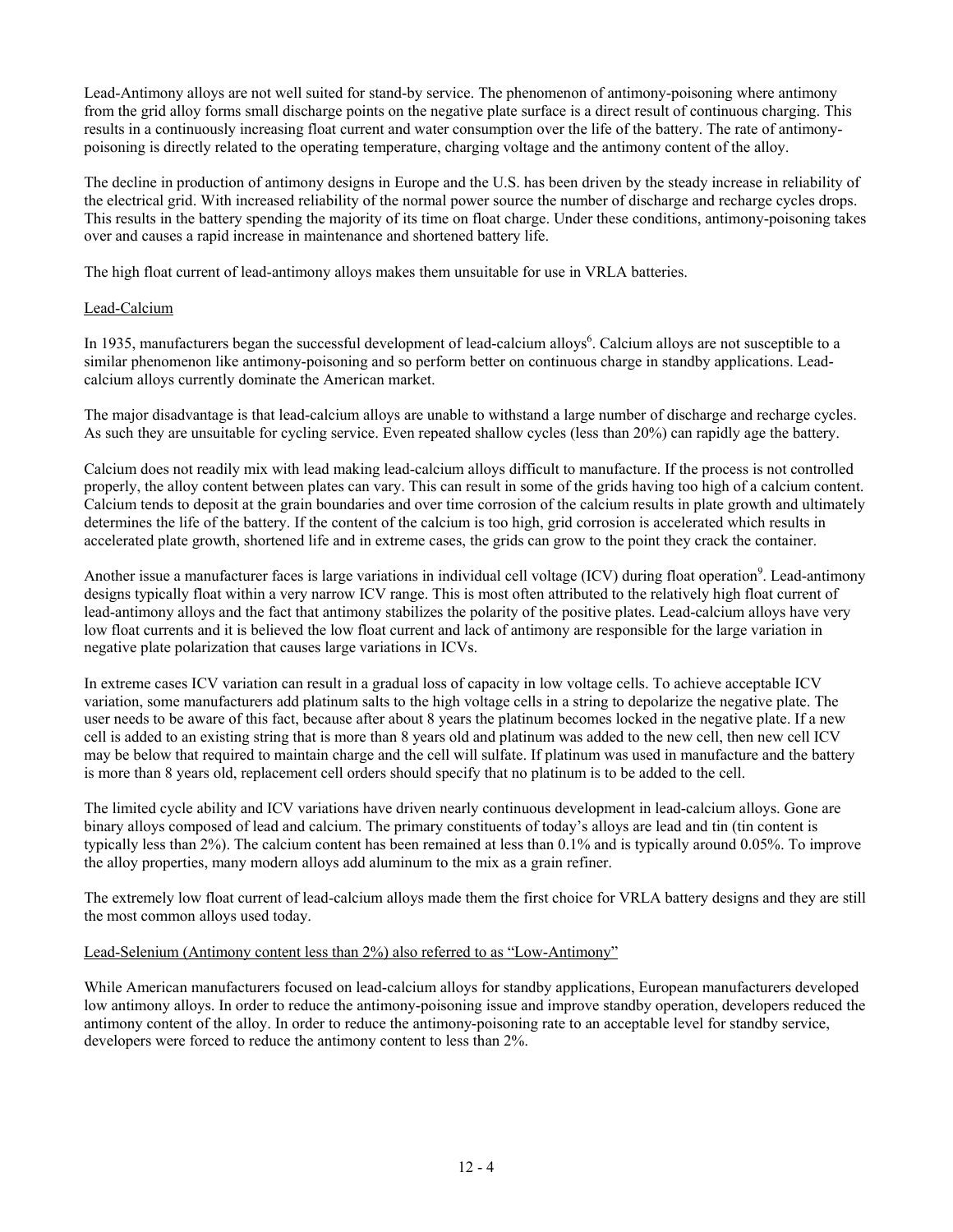Unfortunately, an antimony content of less than 2% results in a very hard alloy that is nearly impossible to cast making it unsuitable for use in a battery plate<sup>8</sup>. In an effort to achieve a castable alloy, developers experimented with adding different elements as grain refiners. The most common commercial cell today is based on a lead-selenium alloy. While selenium is not the only element used to create low-antimony alloy plates, the performance differences between the various alloys are small enough that we will use lead-selenium to represent this class of batteries in this paper.

Lead-selenium alloys typically have antimony contents of around 1.5% and selenium contents of less than 0.05%.

In terms of performance, lead-selenium alloys fall somewhere in between the characteristics of lead-antimony and leadcalcium cells<sup>9</sup>. They have 5 to 10 times the cycle capability of lead-calcium alloys and about 70% that of lead-antimony alloys. Float current is typically higher than lead-calcium but much less than lead-antimony. While float current still increases over the life of the battery the change does not impact standby operation or significantly increase water use. Even though lead-selenium alloys have much lower float current than lead-antimony, they do not suffer from wide variations in ICVs like lead-calcium.

The higher float current of lead-selenium type alloys limits their use in VRLA batteries.

#### Lead-Tin

In an effort to reduce the potential for thermal runaway in VRLA batteries much research has been done in the area of plate alloys. A recent development is a nearly pure lead plate with a very low quantity of tin added<sup>4</sup>. This alloy is often marketed as "pure lead". The "pure lead" marketing phrase refers to the purity of the lead used to produce the battery.

#### **Plate Formation Techniques**

Formation is process of turning the red lead oxide paste into lead-dioxide and pure lead. It is accomplished by placing the plates in an electrolyte or electrolytic solution and applying a voltage. The formation process generates heat which must be dissipated.

Flooded cells in the U.S. are normally formed in the jar. That is, the unformed plates are assembled into a plate pack with the retention mats, separators and end caps and then placed in the jar. The cells are cooled during the formation process by placing them in a water bath. Typically European cells are vat formed. Vat formation involves lowering the unformed plates into a vat of electrolyte or an electrolytic solution and then applying the formation voltage. The plates are cooled by circulating the electrolyte though a heat exchanger. The plates are then rinsed and dried prior to being assembled into a cell.

Vat formation results in the most uniform plate formation and 100% initial cell capacity. The trade off is cost. Vat formation is typically more expensive than jar formation and a properly jar formed cell can easily make 100% capacity at the factory. The risk with jar formation is overheating of the plates during manufacture resulting in shortened cell life and warranty claims. As we can see like most things dealing with lead-acid battery technology there are advantages and disadvantages to both types of plate formation.

#### **Positive Plate Support Methods**

The original design for batteries was to support the both the positive and negative plates off the bottom of the container. The negative plate is always bottom supported in vented batteries. The difference is in how the positive plate is supported.

The normal aging mechanism for a lead-acid battery is positive plate growth. There are two ways to compensate for this plate growth. The first is support the plate off the bottom of the container and design the post seal to allow the post to grow up through the seal. While most U.S. manufacturers limit bottom supported positive plates to smaller size batteries, it is common for all sizes of European batteries. This is why European batteries typically have more space between the top of the plates and the container cover.

The other method is to suspend the positive plates from the tops of the negative plates. This is accomplished by forming one or more loops on the top of the positive plates through which non-conductive fibrous rods are passed. The rod(s) then rest on a non-conductive support plate that rests on the top of the negative plates. In this design the positive plates are designed to grow down toward the bottom of the jar.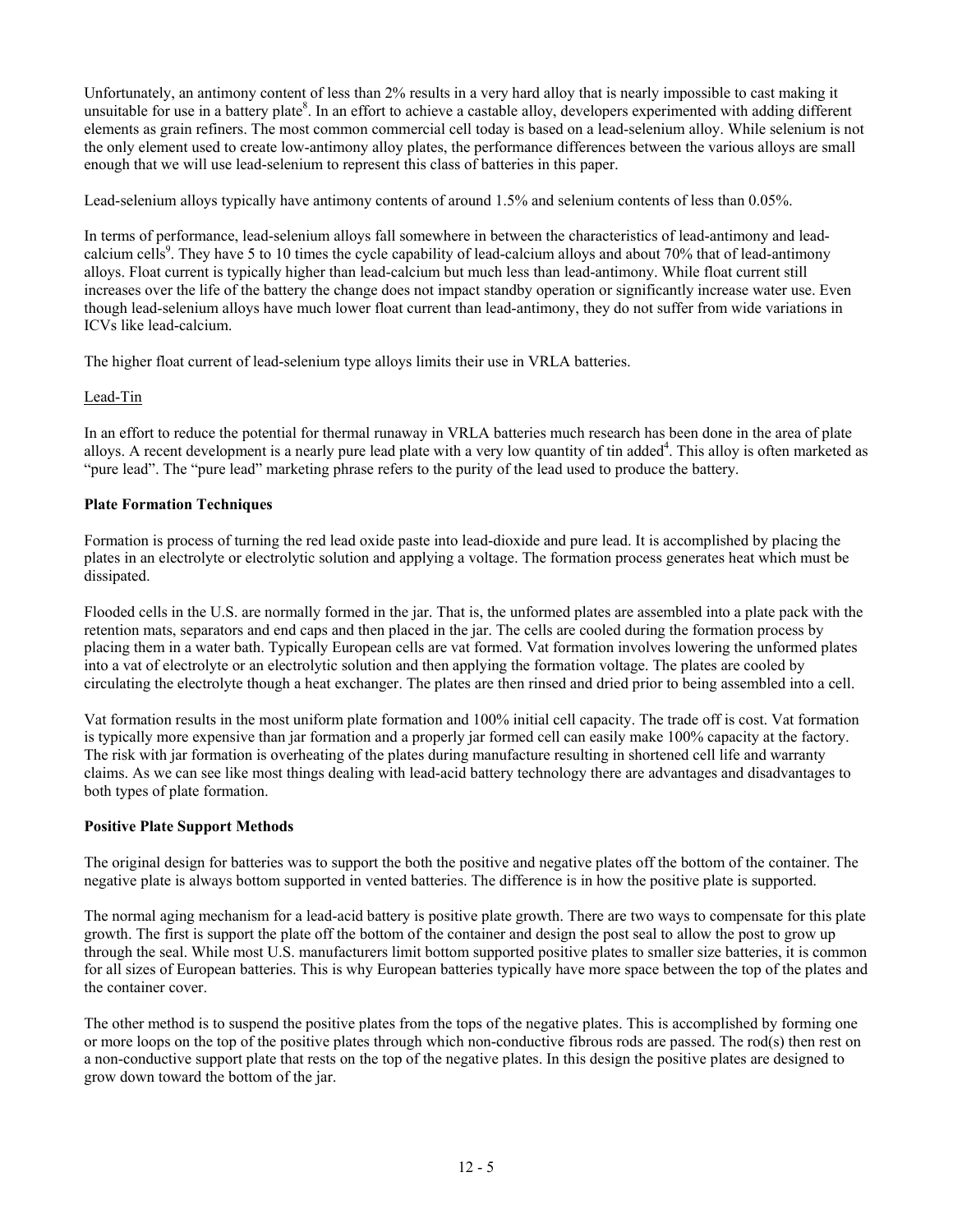## **Post Seals**

The post seal is one of the items that can make or break the long term reliability of a battery cell. Flooded batteries using bottom supported positive plates usually have a post seal that allows for growth of the positive post upward through the seal. Flooded top supported positive plate designs usually have a static design involving o-rings and compression fittings or a welded seal.

VRLA designs use a variety of post seal types. These batteries operate at a positive internal pressure, so post seal design and assembly are critical attributes. Since positive plate growth is unavoidable and the internal pressure must be maintained, most VRLA batteries use a static seal design and provide space within the container to allow for plate growth.

#### **Separators**

In flooded lead-acid batteries there are two basic types of separators used today. The first is micro-porous rubber. The second is micro-porous synthetic rubbers/plastics. These have replaced the original wood separators. In general natural rubber separators are considered the best alternative (they are also the more expensive option). The reason is they have less resistance to current flow. This enables the battery to produce higher current levels and for very short duration discharges (15 minutes or less), can have a minor impact on the available amp-hours.

## **VALVE REGULATED LEAD ACID (VRLA) BATTERIES**

Let me preface this discussion with a simple admission of bias. I am a "wet-head", I only use VRLA designs when I cannot figure out a cost effective way to install a flooded battery. The reason is simple: Reliability". I have yet to meet a VRLA battery that can match a flooded battery in this most critical attribute.

VRLA batteries were introduced in the 1970s as "maintenance free" designs. We found out soon afterwards, that this claim was not true. Early designs were plagued by a multitude of problems. While current designs are vastly improved, reliability remains a question mark.

Accelerated age testing of battery cells is an expensive proposition which most manufacturers are unwilling to invest in without some reasonable expectation of a return on the investment. In addition, accelerated age testing has not proven reliable for VRLA due to the many failure modes other than positive grid growth. As a result, users are left with the job of age testing new designs. Since batteries are very long lived devices, it often takes years before a problem shows up. As VRLA designs have been and continue to undergo rapid design changes, it is hard to predict future performance based on past performance. As a result, with VRLA batteries it is more difficult to separate fact from marketing hype

There are two basic technologies, absorbed glass mat (AGM) and gelled electrolyte (gel cell). In AGM batteries the electrolyte is immobilized in a sponge type separator that is wrapped around the plates. In a gel cell the electrolyte is immobilized in a silica gel. There are proponents of both types and even a recent introduction that is a hybrid combining AGM and Gel technologies. The differences are relatively minor. Gel cells have lower float currents and better heat transfer capabilities, while AGM cells have superior high-rate performance and lower gassing rates. The focus should usually be on the reliability of the battery and its suitability for the application rather than on whether it is AGM or gel.

VRLA batteries give off very little gas during normal operation which makes them suitable for installation in normally occupied spaces or close to sensitive equipment. They also have higher energy density than a flooded battery and require less floor space. On the down side, they are susceptible to thermal runaway, open circuit failure which renders the battery inoperable and typically have much shorter lifetimes than their flooded brothers.

## **COMPARISON OF EUROPEAN AND U.S. BUILT LEAD-ACID BATTERIES**

The information presented in this section, is of a necessity general in nature. However there are sufficient similarities among manufacturers to make such comparisons possible. Since there are few differences between a U.S. or European built Ni-Cd battery, the discussion will be limited to lead-acid designs.

**1. Plate Configuration** – The majority of U.S. manufacturers of flooded lead-acid batteries use pasted positive plates. European manufacturers tend to use tubular positive plates for low and medium rate batteries. Both Europe and U.S. rely on pasted plates for high rate applications and negative plates.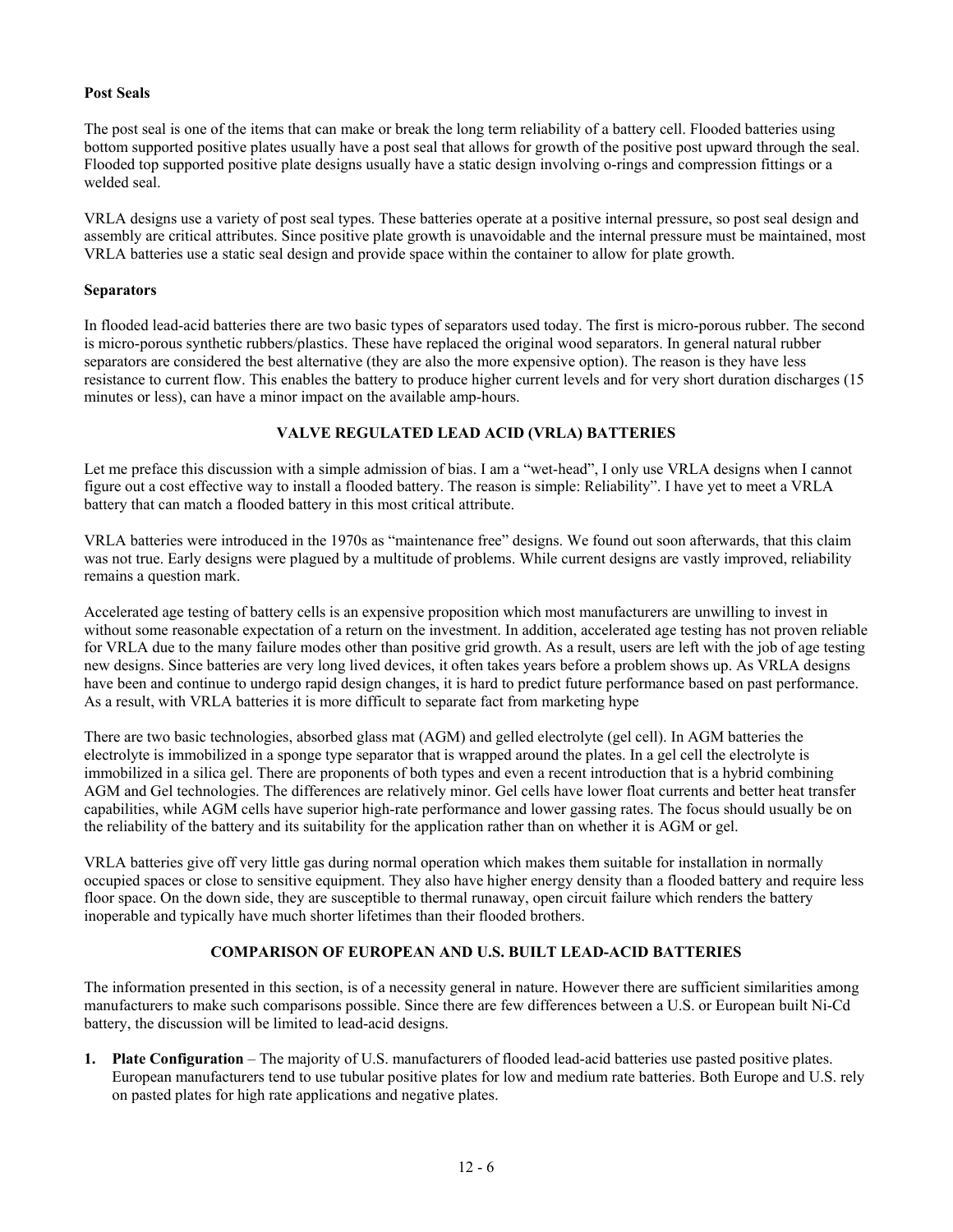- **2. Plate Alloys –** The use of lead-selenium type alloys for standby service allows European manufacturers to produce taller jars with a smaller cell foot print. This is due to the higher float current of antimony designs that limits electrolyte stratification. U.S. manufacturers primarily use calcium based alloys for standby service. The low float current limits jar height unless an "air bubbler" is used to keep the electrolyte mixed. Both use lead-antimony for cycling service batteries.
- **3. Plate Formation –** European manufacturers typically use vat formation for flooded batteries while most U.S. manufacturers use jar formation.
- **4. Positive Plate Support –** European manufacturers tend to produce bottom-supported positive plate designs for all flooded cell sizes. U.S. manufacturers tend to use top supported designs for large flooded designs with bottom supported positives limited to small cell designs.
- **5. Post Seals –** For flooded batteries, static type seals are common in the U.S. while sliding types are common in European designs.
- **6. Separators –** Separator designs and materials are similar for both.

## **NICKEL CADMIUM (NI-CD) BATTERIES**

Ni-Cd batteries have been around nearly as long as lead-acid. Commercial products have been available since around  $1900^7$ . Pocket plate designs are typically used for long to high current types, while fiber plates are used for extremely high current short demand applications like engine starting.

While Ni-Cd batteries typically cost many times what a comparable lead-acid does, their characteristics make them ideal for many applications. Their advantages over lead-acid designs include:

- High resistance to damage by over charging
- Very small loss in capacity at low temperatures
- Much greater resistance to loss of life when operated at high temperatures
- No dip in voltage during the first minute of discharge
- Stainless Steel interconnecting hardware does not loose compression or corrode
- Lower water consumption
- Lower maintenance cost
- No rapid decrease in capacity after reaching a certain point in battery life

The above list may make Ni-Cd seem the best battery available however, like all things the advantages come with a cost including:

- Very high initial cost, which can exceed 10 times that of a comparable lead-acid battery (the normal range is 3-4 times that of lead-acid)
- Limited places to recycle used cells (cadmium is highly carcinogenic)
- Potassium-hydroxide electrolyte requires retraining of maintenance staff and keeping boric acid solution at the battery location
- Memory When maintained on charge for extended periods the memory affect results in a temporary loss of battery capacity. This can require over-sizing of the battery for standby applications.

## **SO WHAT BATTERY IS RIGHT FOR MY APPLICATION?**

I've presented a lot of data now comes the time to break it down into simpler terms. Since it is impossible to address every possible scenario in which a battery will be used, this will be a high level overview but should be a help. Most of what is presented is my opinion based on my experience as a user. This does not make it right or wrong, so take it as what it is, the opinion of an informed user who has spent time studying the subject with an open mind.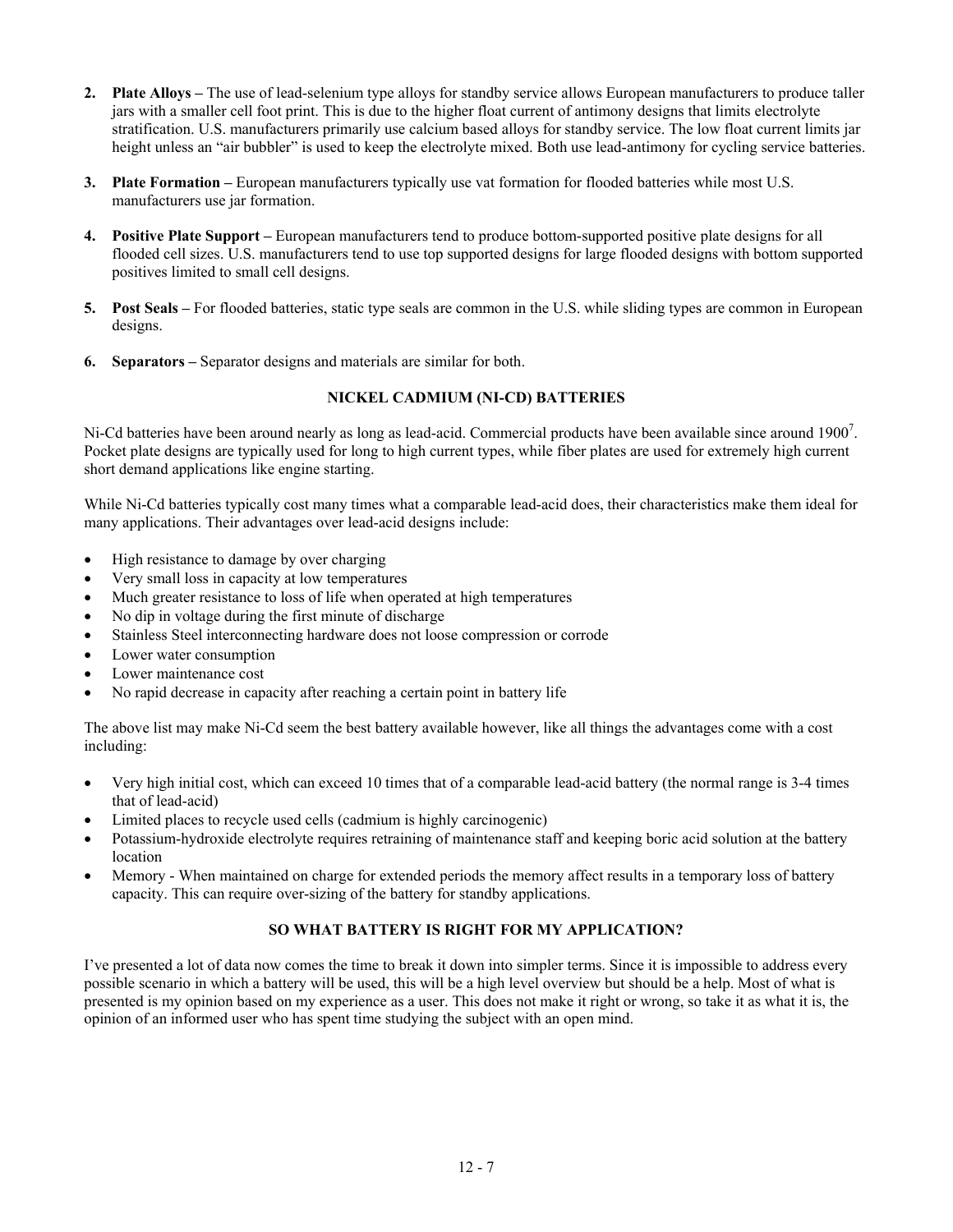- 1. **Low temperature applications** Ni-Cd is hard to beat. Ni-Cd suffers virtually no capacity loss at low temperatures. As a result, you need a much smaller battery than a lead-acid to do the same job which can offset the higher cost of the Ni-Cd. Throw in the lower maintenance costs and this can be an easy decision.
- 2. **High temperature applications** Ni-Cd holds the edge here. Ni-Cd loss of life at high temperatures is less than vented lead-acid but may be cost prohibitive. This is one of the applications where life cycle cost is a key for selecting a battery type. In my opinion, vented lead-calcium and lead-selenium come in second and third as far as the best choice, but they can easily win the life cycle cost analysis. For standby applications, VRLA and lead-antimony are not suitable for high temperature applications. VRLA because of dry out and lead-antimony because of antimony poisoning. As a result both battery types are easily driven into thermal runaway.
- 3. **Engine starting** Ni-Cd shines in this application but can be cost prohibitive. Lead-acid works well here and easily wins the initial cost battle but can just as easily lose the life cycle cost war. The following real world example is provided as an illustration of this point. Please be aware that if the operating conditions were much milder, the solution would have been a better lead-acid battery.

Case Study 1:

Problem:

Fire pump starting batteries are failing every 6 months and require weekly maintenance. The most recent failure was an explosion that splashed a maintenance worker in the face. In addition, the frequent fire pump failures to start are causing plant insurance premiums to rise. There are three fire pumps and each has two 100% redundant starting batteries.

Operating Conditions:

The plant is located in southern Texas. The batteries are located in the same rooms with the diesels in a concrete block and tin roof building. To facilitate rapid starts, the engine blocks are maintained at 140°F. With no ventilation except when the engine is operating, the room temperature is always above 110°F. The existing batteries are mounted in open racks which allow for easy maintenance.

Task:

Find a cost effective solution to the reliability and maintenance issues

Solution:

Replace the existing six lead-antimony starting batteries with Ni-Cd batteries.

Economic Analysis:

The cost of the engineering, installation and materials exceeded \$34,000 (the batteries for all three engines were approximately \$20,000 of the total cost. The existing lead-antimony batteries cost \$1,500 for all three engines. The reduced maintenance (including semi-annual replacements) and increased reliability resulted in a 2 year pay back for this modification.

- 4. **Cycling service** Lead-antimony or VRLA are easy choices. Antimony's cycling ability is its greatest strength. The reason to include VRLA here is that one of the fundamental issues with VRLA life is depolarization of the negative plate on long term charge. If the battery is being cycled, then the negative will not become depolarized which removes this failure mechanism. If the battery is going to be on charge for long periods between cycles, then lead-selenium is an excellent choice.
- 5. **Standby service** Lead-calcium or lead-selenium win the battle here. While you may hear manufacturers disparage the other technology, the reality is that both provide excellent service in this application.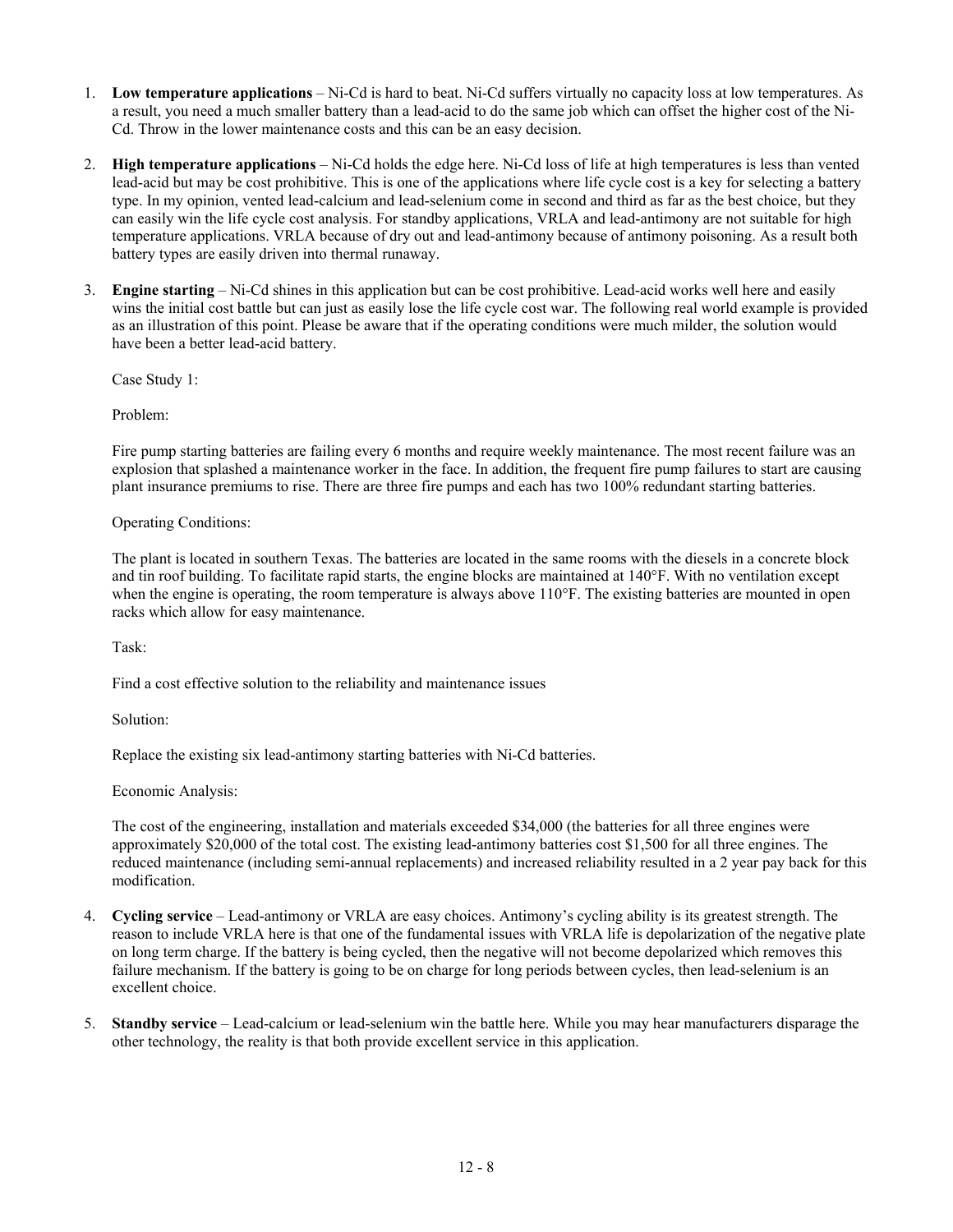- 6. **Confined or normally occupied spaces**  VRLA is the only choice. The gassing characteristics of flooded cells preclude them from this use.
- 7. **Photo-voltaic** VRLA is a good choice. Batteries in this application spend most of their time at partial states of charge. As a result the performance characteristics and aging mechanisms are much different. Most of these are smaller applications and use 12-24 battery systems. When available, batteries specifically marketed for this service should be chosen.
- 8. **Uninterruptible Power Supply (UPS)**  The standard here is VRLA for smaller units and flooded for larger systems. Batteries for these applications use thin pasted positive plates to maximize contact between the active material and the electrolyte. Don't expect long life here. Thin plates typically last between 50 and 75% of their heavier cousins used in low to medium current applications. The choices here are dependent on the reliability of the primary power source. For reliable power lead-calcium or lead-selenium, frequent outages, lead-selenium or lead-antimony. When it comes to leadantimony and lead-selenium, I choose lead-selenium for its lower maintenance at near end of life conditions.

Case Study 2:

Using the wrong battery

A UPS system was being upgraded and increased in size. The original battery was sized to provide 15 minutes of run time and a general purpose battery was chosen since it was capable of meeting the operating conditions and would provide longer operating life.

When the decision was made to increase the size of the UPS to accommodate a new computer system, the decision was made to keep the existing battery. However, the doubling of the UPS load resulted in a runtime of less than 1 minute on the existing battery.

When the battery reached end of life a comparison was made between the existing battery and one that fit in the same case but used thin plates instead of thick plates. The two batteries were rated for the same number of amp-hours. This change, which cost virtually nothing, increased the runtime on the new UPS from less than 1 minute to 10 minutes. The trade off was a reduced operating life from 20 years to 12 years, but the increased runtime trumped the loss of operating life.

- 9. **DC Motor Starting** This is the same as UPS.
- 10. **Grid Stabilization and Large Capacity Energy Storage** The largest battery used in this service is located in Alaska and is a Ni-Cd. Other successful applications include VRLA when the battery is kept at a partial state of charge, flow batteries and high temperature sodium-sulfur. This is an area where the technologies are rapidly changing and newer technologies have the decided edge of lead-acid.

## **SUMMARY**

The large number of battery types and manufacturers available to users today can make choosing the right replacement or new battery difficult. It can be hard to separate the facts from the hype. Manufacturers are quick to point out the advantages of their products and the technologies chosen. They are just as reluctant to discuss the limitations of their products and technologies or the advantages of competing technologies. So what can users do? Here are some suggestions:

Network – Get to know other users. Ask for their operating experience with a product. Participate

Attend Battcon. It is a great place to build a network.

Attend IEEE Stationary Battery Committee meetings and get to know the folks who write the standards.

Do a paper or teach a class. I've learned more doing this than anything else.

Research – Get familiar with the different products and technologies available

Understand – Know your application including the environmental and electrical conditions of the installation Evaluate – The battery with the lowest initial cost may have the highest life cycle cost.